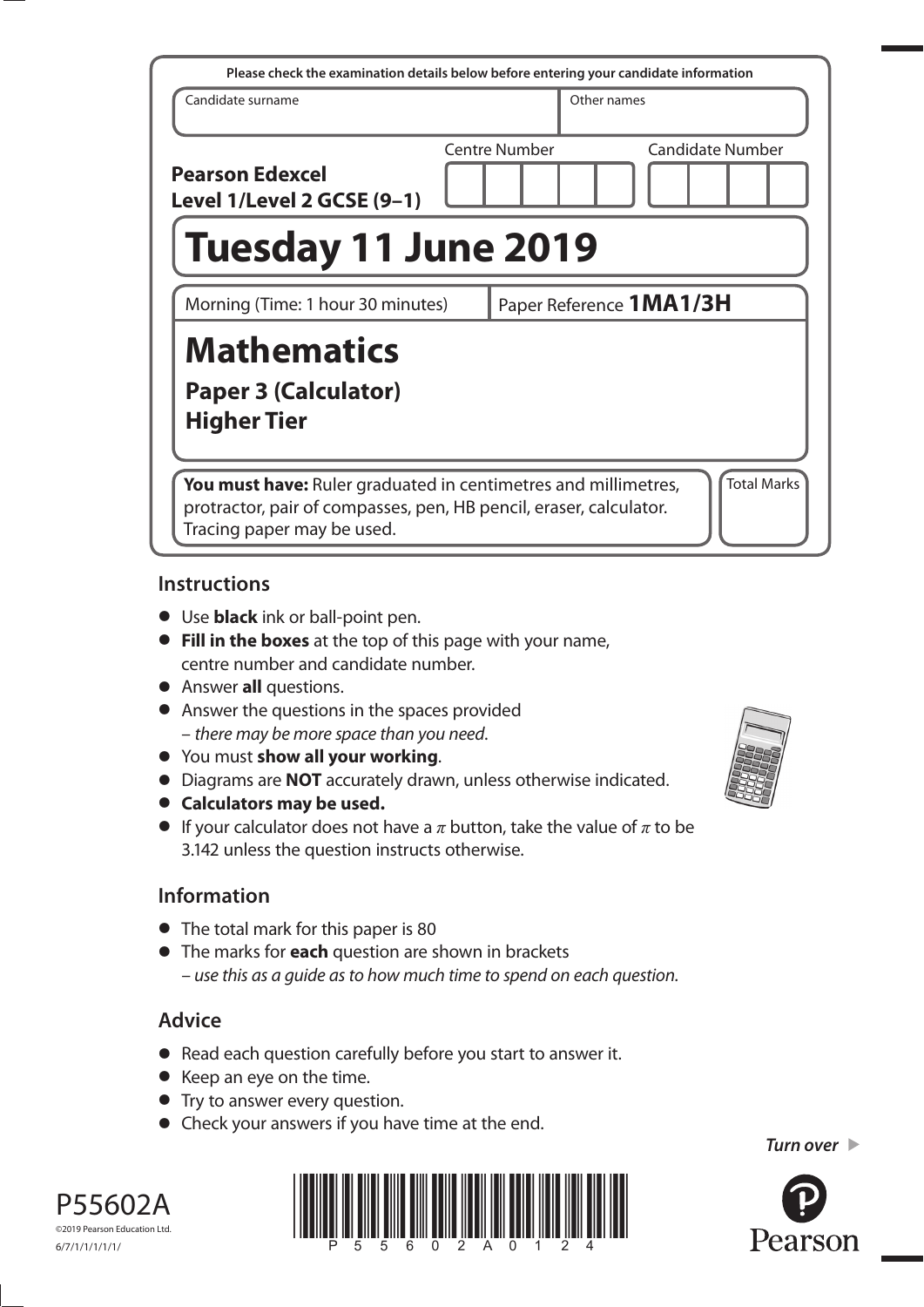# **DONOINMENTER IN SAREX**

### **Answer ALL questions.**

**Write your answers in the spaces provided.**

**You must write down all the stages in your working.**

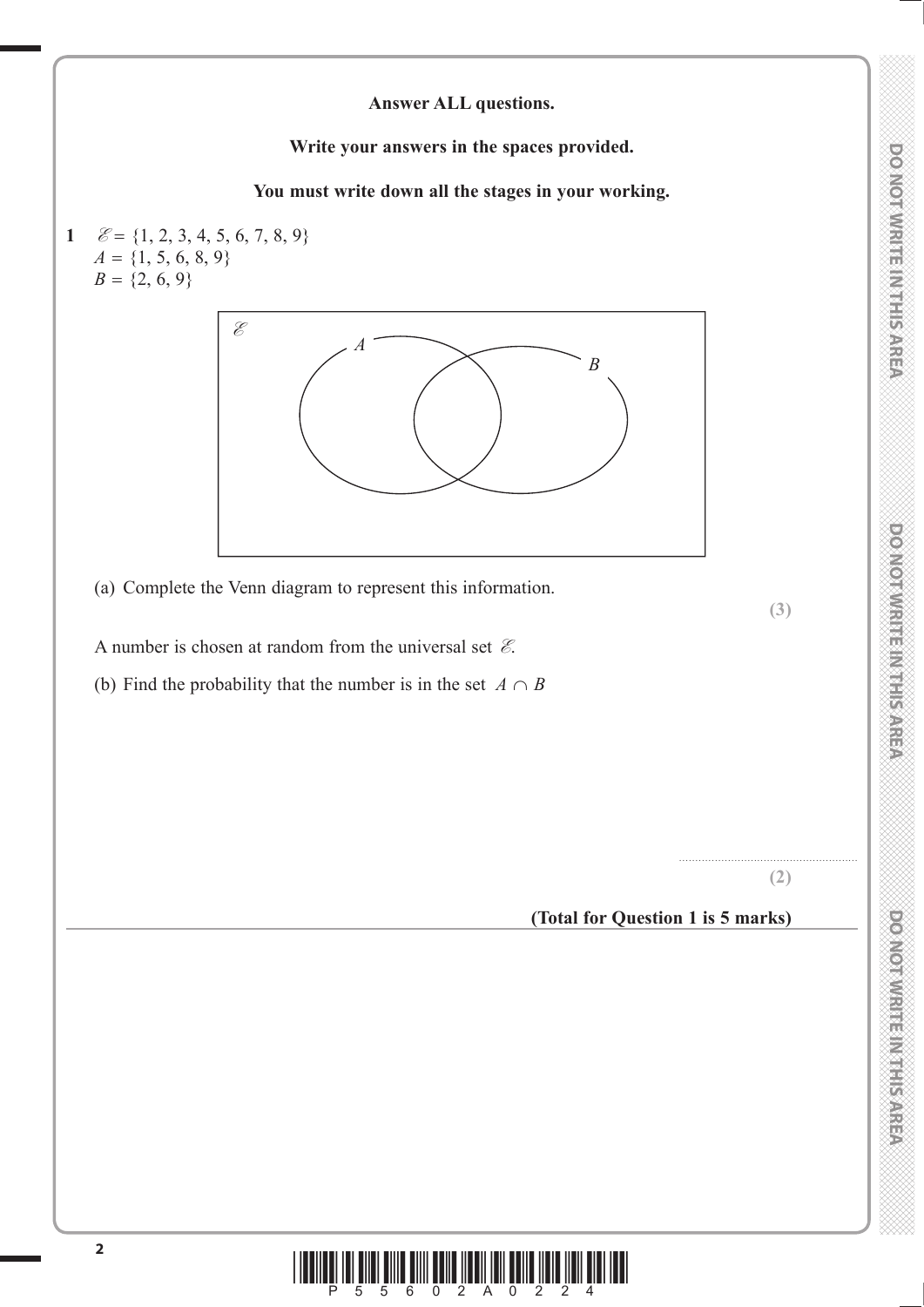**2** Katy invests £200 000 in a savings account for 4 years. The account pays compound interest at a rate of 1.5 % per annum.

Calculate the total amount of interest Katy will get at the end of 4 years.

£.......................................................

**(Total for Question 2 is 3 marks)**



**3**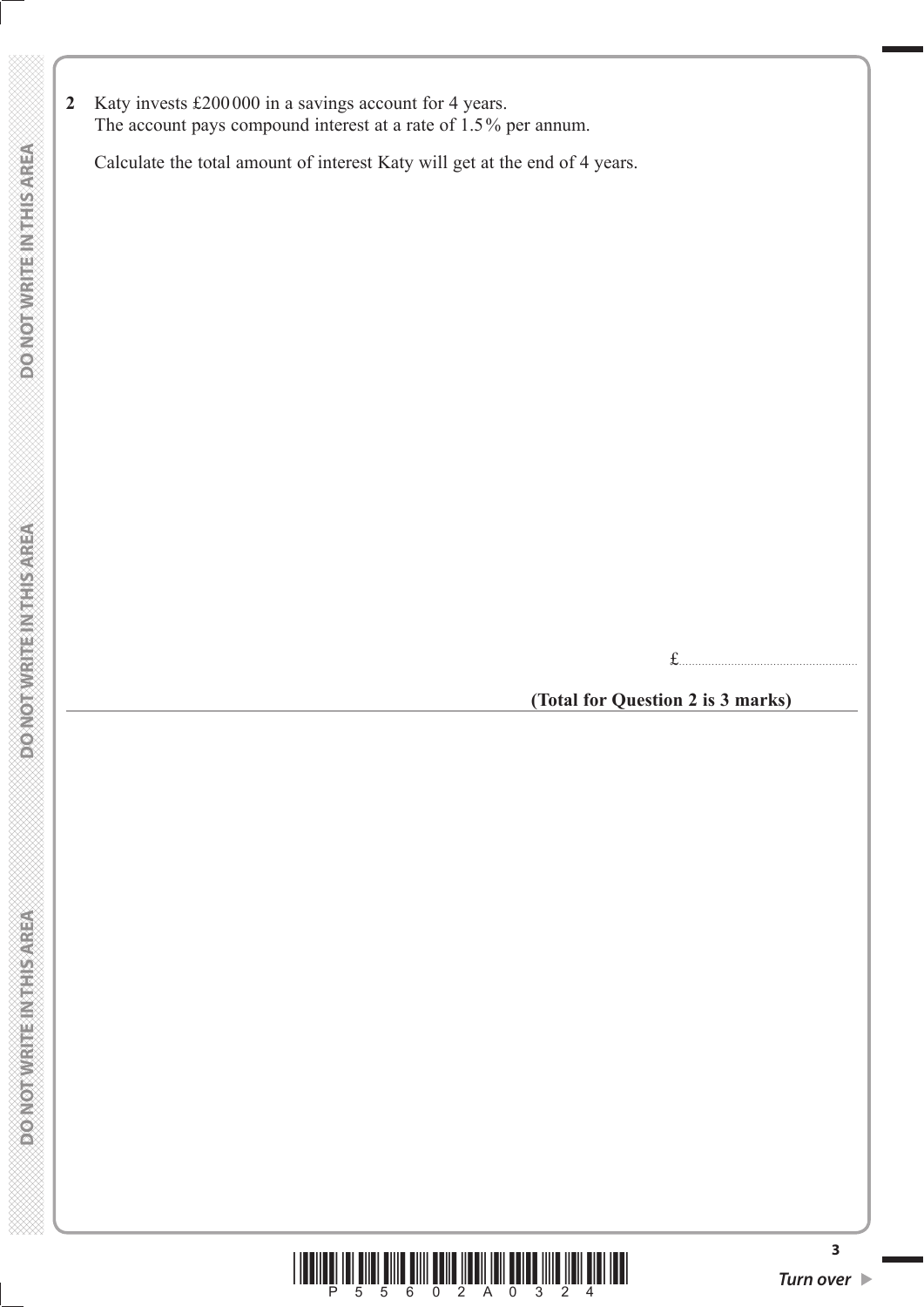**3** The table shows information about the heights of 80 plants.

| Height $(h \text{ cm})$ | Frequency |
|-------------------------|-----------|
| $10 < h \leqslant 20$   | 7         |
| $20 < h \leqslant 30$   | 13        |
| $30 < h \leq 40$        | 14        |
| $40 < h \leqslant 50$   | 12        |
| $50 < h \leqslant 60$   | 16        |
| $60 < h \leq 70$        | 18        |

(a) Find the class interval that contains the median.



**THIS AREA DO NOT WRITE IN THIS AREA DO NOT WRITE IN THIS AREA DO NOT WRITE IN THIS AREA DO NOT WRITE IN THIS AREA DO NOT WRITE IN THIS AREA DO NOT WRITE IN THE INTERNATIONAL CONTINUES.** DO NOTWRITE IN THIS AREA

**DONOINMENTERS** 

**POWOTWICHTS INTERNATION**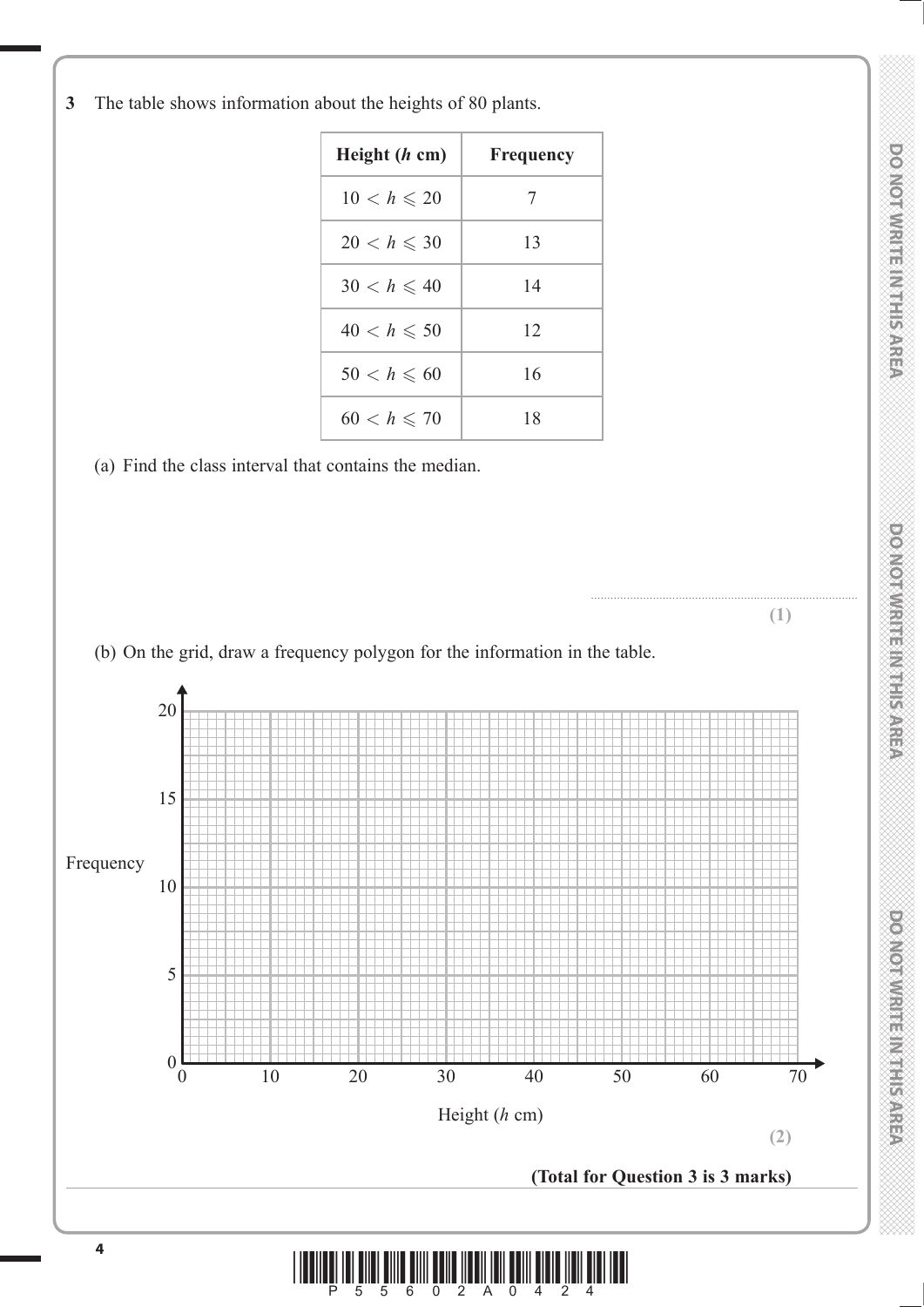Sean has drawn a time series graph to show the numbers, in thousands, of visitors to a  $\overline{\mathbf{4}}$ fun park.



Write down two things that are wrong or could be misleading with this graph.

(Total for Question 4 is 2 marks)



 $\overline{5}$ 

 $\mathbf{1}$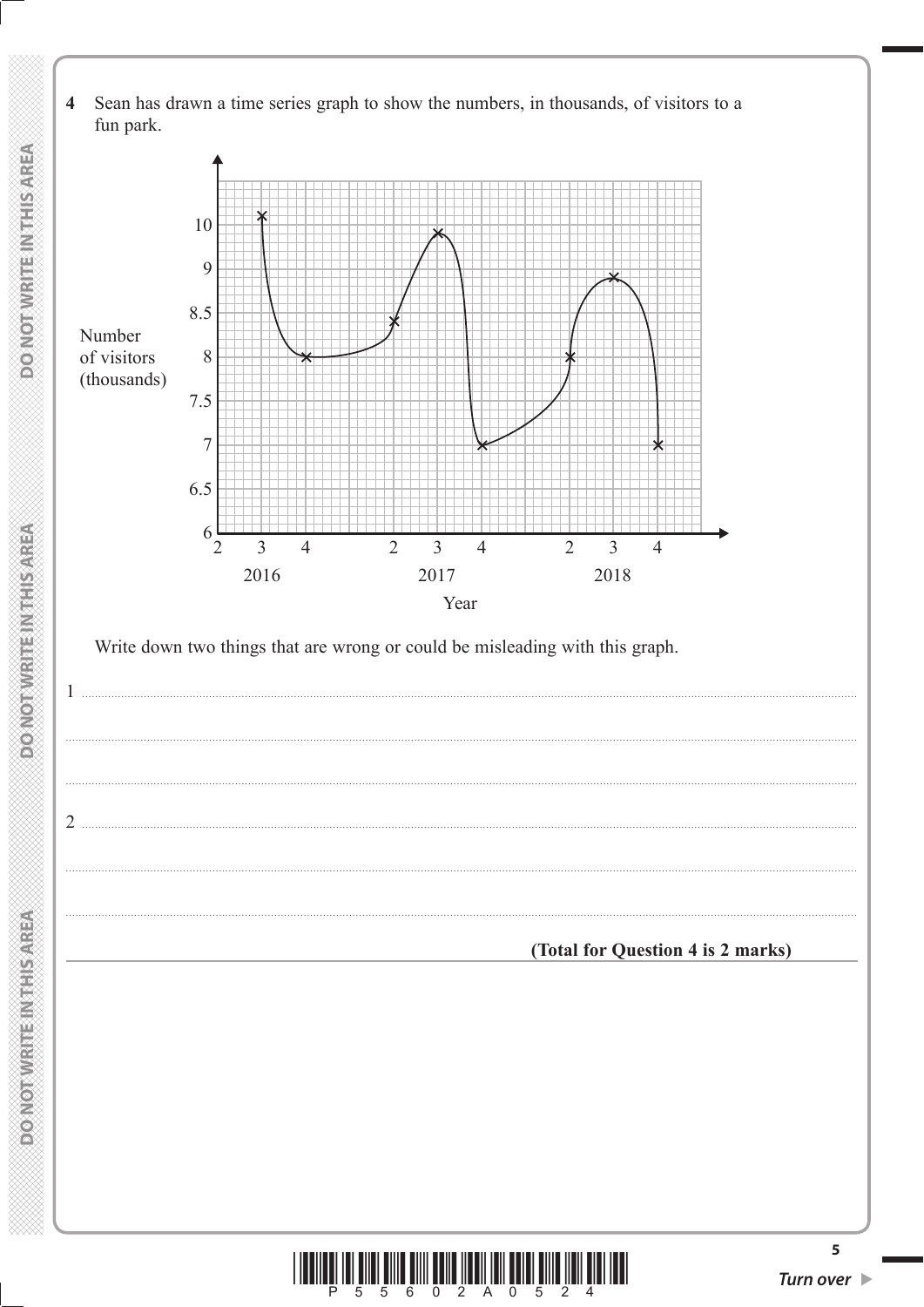**DONOTWRITE MITHSAREA** 



 $FA = BC$ *EF CD* Angle  $ABC = 117^\circ$ 

Angle  $BCD = 2 \times \text{angle } CDE$ 

 Work out the size of angle *AFE*. You must show all your working.

**(Total for Question 5 is 4 marks)**

.......................................................°

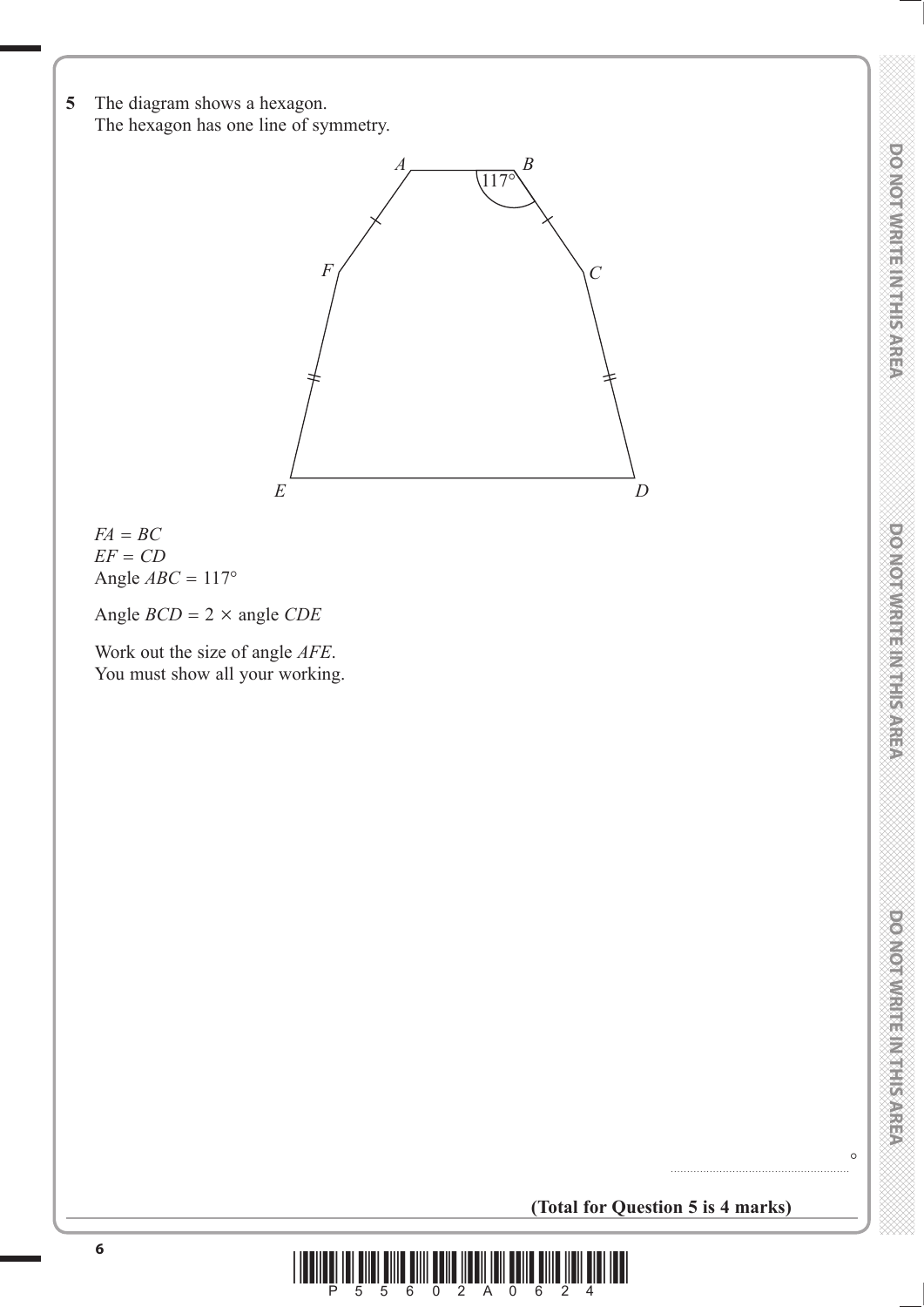**6** Jeremy has to cover 3 tanks completely with paint.  $\leftarrow$  1.6 m –

 Each tank is in the shape of a cylinder with a top and a bottom. The tank has a diameter of 1.6 m and a height of 1.8 m.

 Jeremy has 7 tins of paint. Each tin of paint covers  $5 \text{ m}^2$ 

 Has Jeremy got enough paint to cover completely the 3 tanks? You must show how you get your answer.



**(Total for Question 6 is 5 marks)**

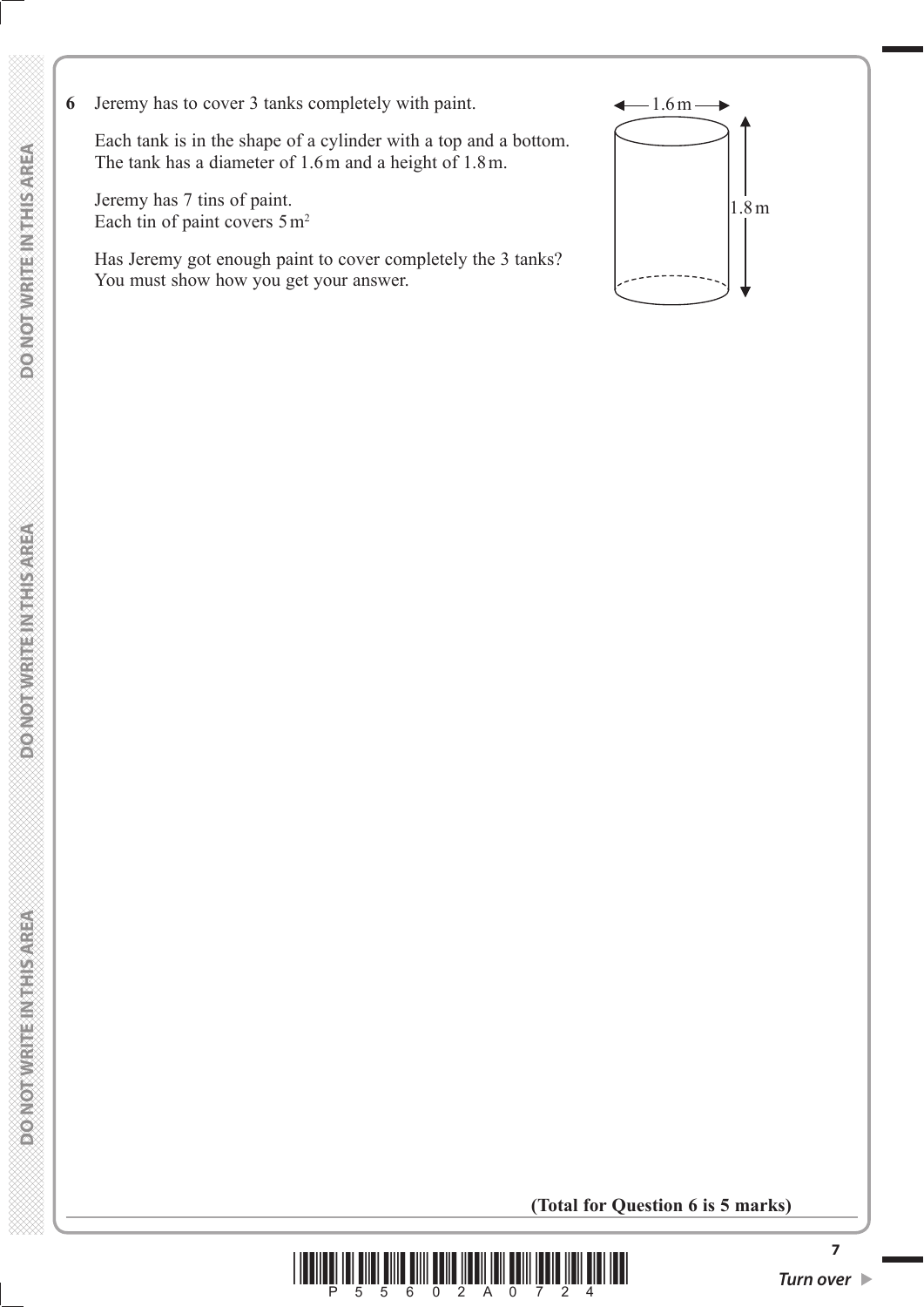

Р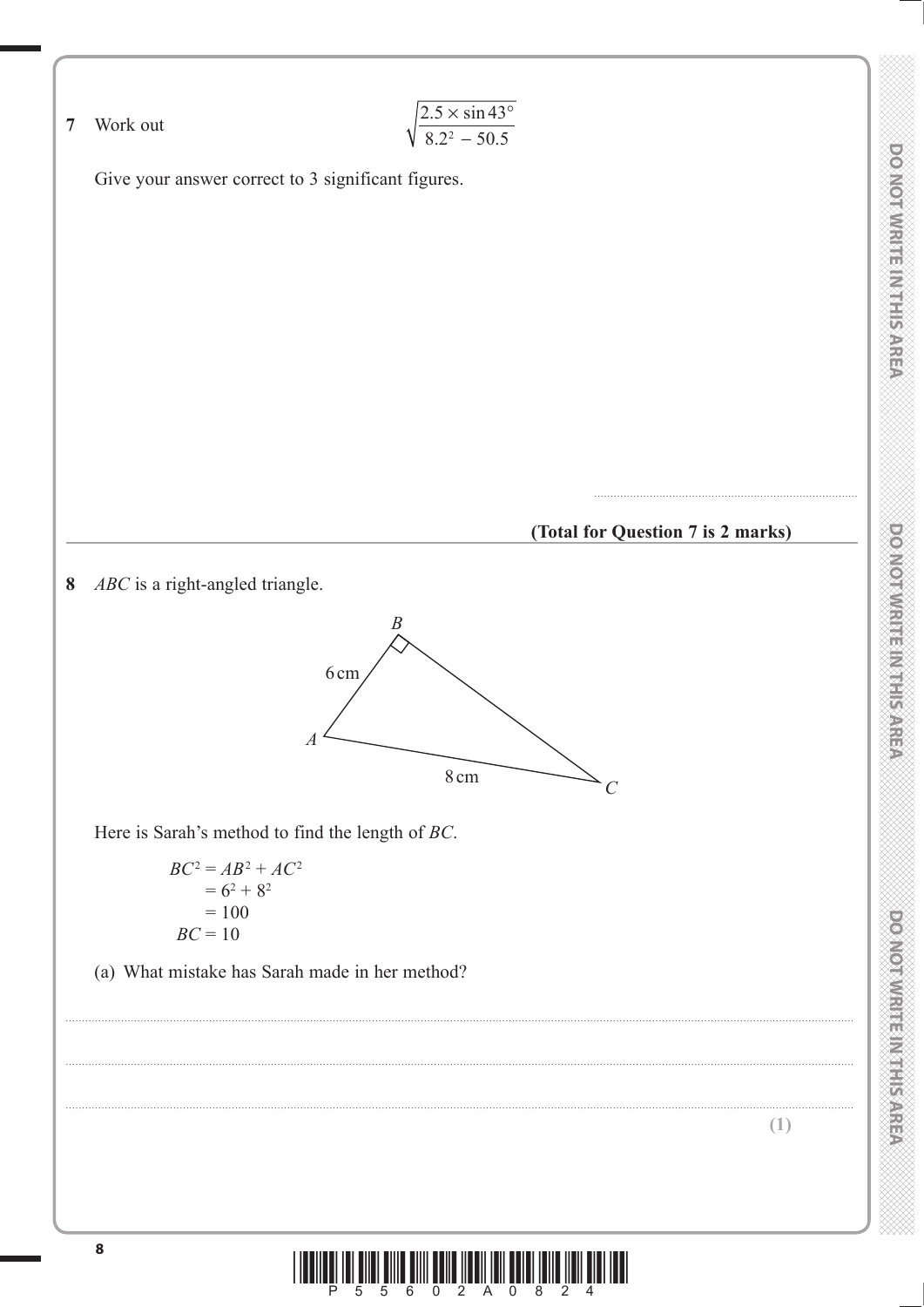

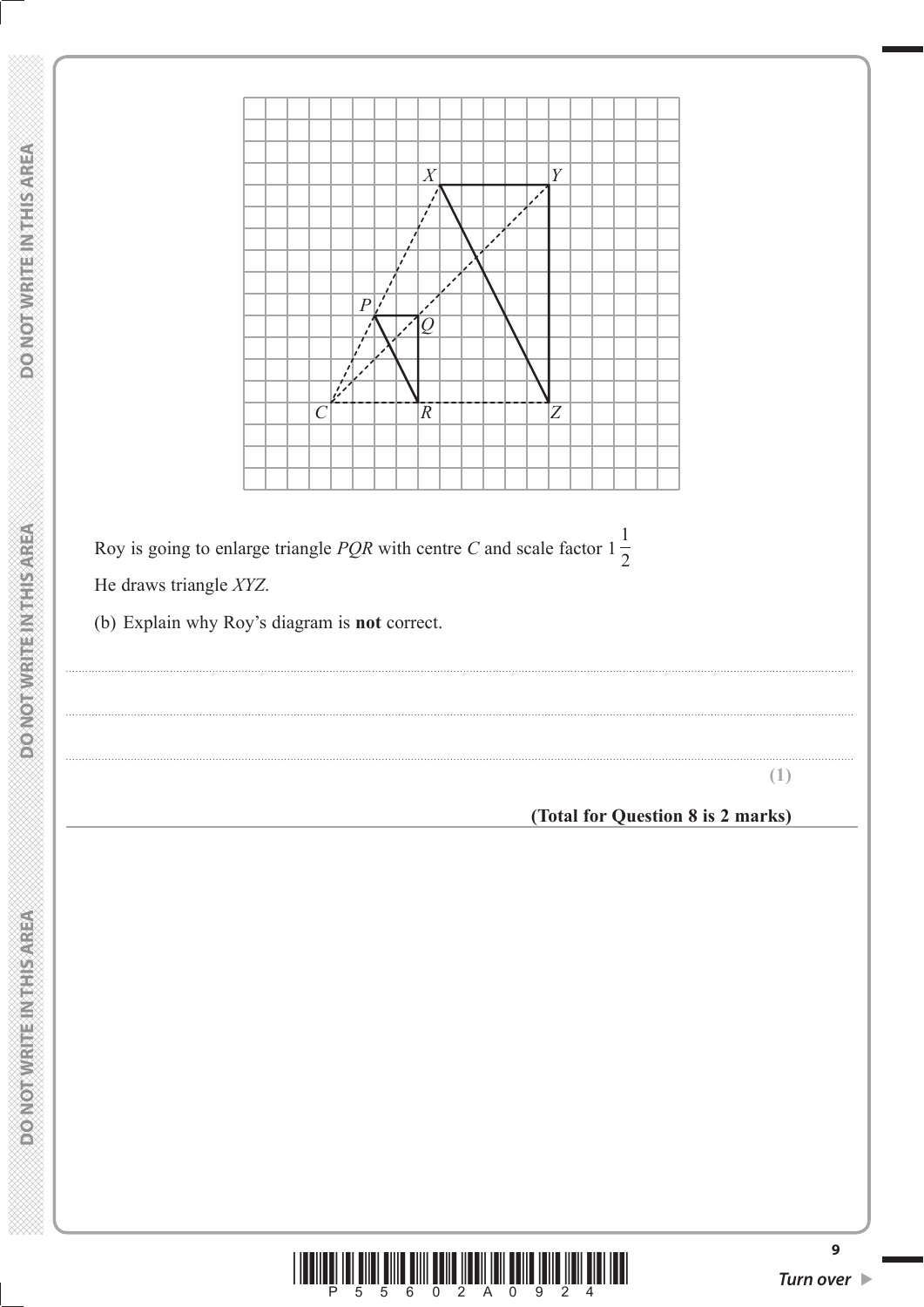- **DONOINMENTERS**
- **THIS AREA DO NOT WRITE IN THIS AREA DO NOT WRITE IN THIS AREA DO NOT WRITE IN THIS AREA DO NOT WRITE IN THIS AREA DO NOT WRITE IN THIS AREA DO NOT WRITE IN THE INTERNATIONAL CONTINUES.** DO NOTWRITE MITHIER AREA

**9** A company has to make a large number of boxes.

The company has 6 machines.

All the machines work at the same rate.

When all the machines are working, they can make all the boxes in 9 days.

The table gives the number of machines working each day.

|                            |  | day 1   day 2   day 3   all other days |
|----------------------------|--|----------------------------------------|
| Number of machines working |  |                                        |

Work out the total number of days taken to make all the boxes.

**(Total for Question 9 is 3 marks)**

.......................................................

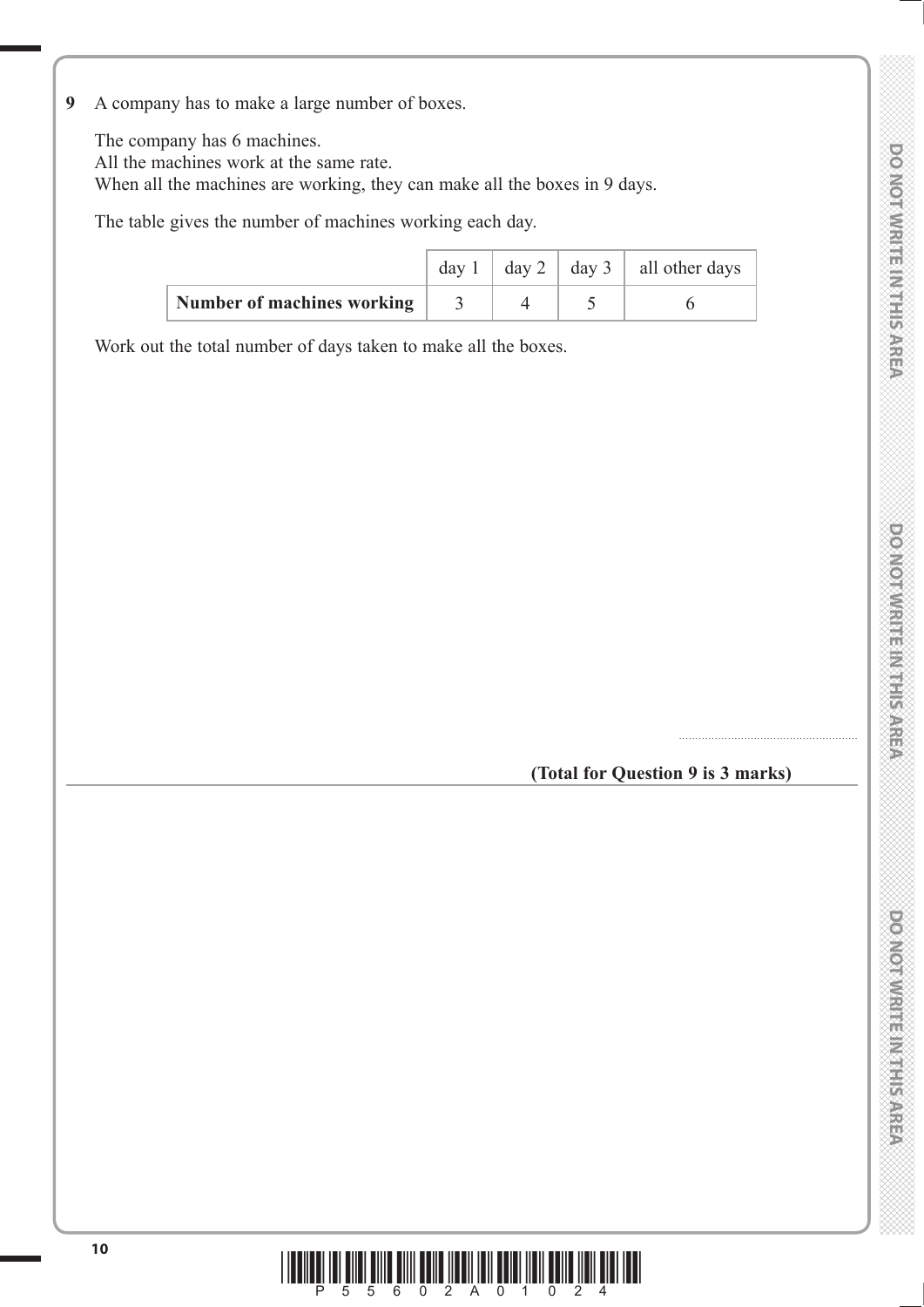**10** Marie invests £8000 in an account for one year. At the end of the year, interest is added to her account.

 Marie pays tax on this interest at a rate of 20% She pays £28.80 tax.

Work out the percentage interest rate for the account.

....................................................... %

**(Total for Question 10 is 3 marks)**

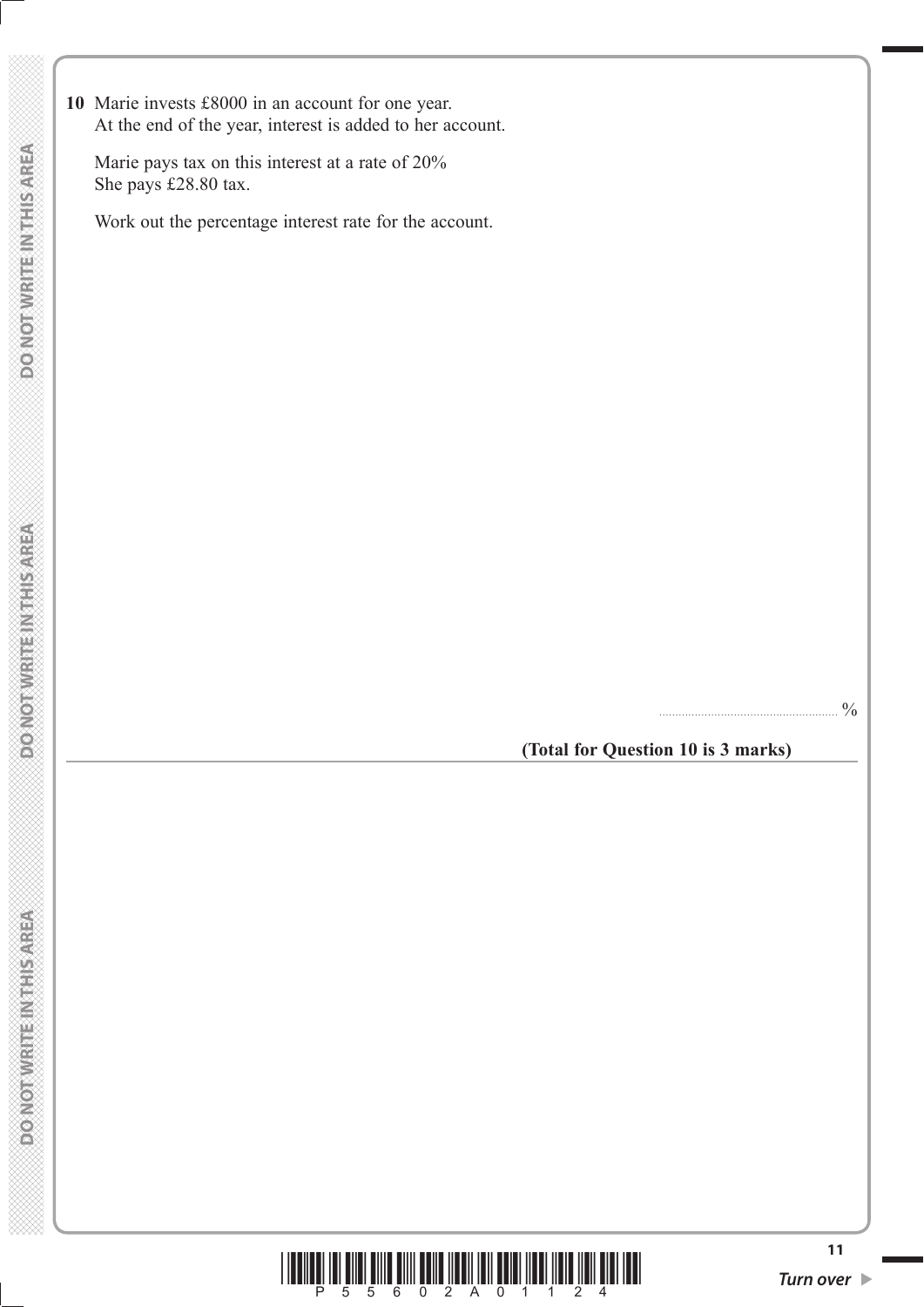| 11 In May 2019, the distance between Earth and Mars was $3.9 \times 10^7$ km.                                                                                 |
|---------------------------------------------------------------------------------------------------------------------------------------------------------------|
| In May 2019, a signal was sent from Earth to Mars.<br>Assuming that the signal sent from Earth to Mars travelled at a speed of $3 \times 10^5$ km per second, |
| (a) how long did the signal take to get to Mars?                                                                                                              |
|                                                                                                                                                               |
|                                                                                                                                                               |
|                                                                                                                                                               |
|                                                                                                                                                               |
|                                                                                                                                                               |
| seconds                                                                                                                                                       |
| (2)<br>The speed of the signal sent from Earth to Mars in May 2019 was actually less than                                                                     |
| $3 \times 10^5$ km per second.                                                                                                                                |
| (b) How will this affect your answer to part (a)?                                                                                                             |
|                                                                                                                                                               |
|                                                                                                                                                               |
|                                                                                                                                                               |
| (1)                                                                                                                                                           |
| (Total for Question 11 is 3 marks)                                                                                                                            |
| 12 Patrick has to work out the exact value of $64^{\frac{1}{4}}$                                                                                              |
| Patrick says,                                                                                                                                                 |
| " $\frac{1}{4}$ of 64 is 16 so 64 $\frac{1}{4}$ = 16"                                                                                                         |
| Explain what is wrong with what Patrick says.                                                                                                                 |
|                                                                                                                                                               |
|                                                                                                                                                               |
|                                                                                                                                                               |
| (Total for Question 12 is 1 mark)                                                                                                                             |
|                                                                                                                                                               |
|                                                                                                                                                               |
|                                                                                                                                                               |
| 12                                                                                                                                                            |
| <u>III IIII AIII AIII AAN INA INA MINDI III II AHA III AHA AHA</u>                                                                                            |
|                                                                                                                                                               |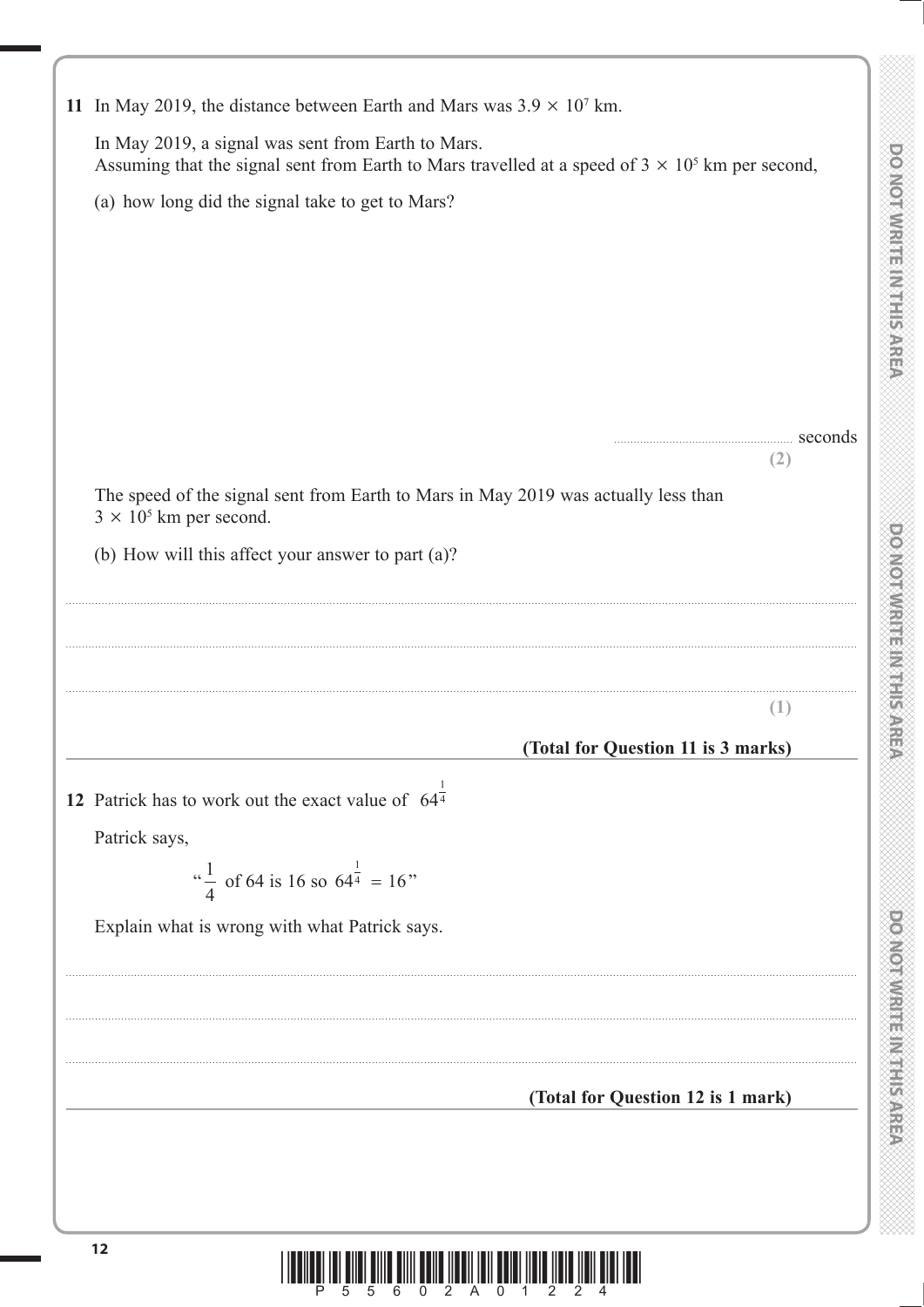13 The density of ethanol is  $1.09 \text{ g/cm}^3$ The density of propylene is  $0.97$  g/cm<sup>3</sup>

60 litres of ethanol are mixed with 128 litres of propylene to make 188 litres of antifreeze.

 Work out the density of the antifreeze. Give your answer correct to 2 decimal places.

....................................................... g/cm3

**(Total for Question 13 is 4 marks)**



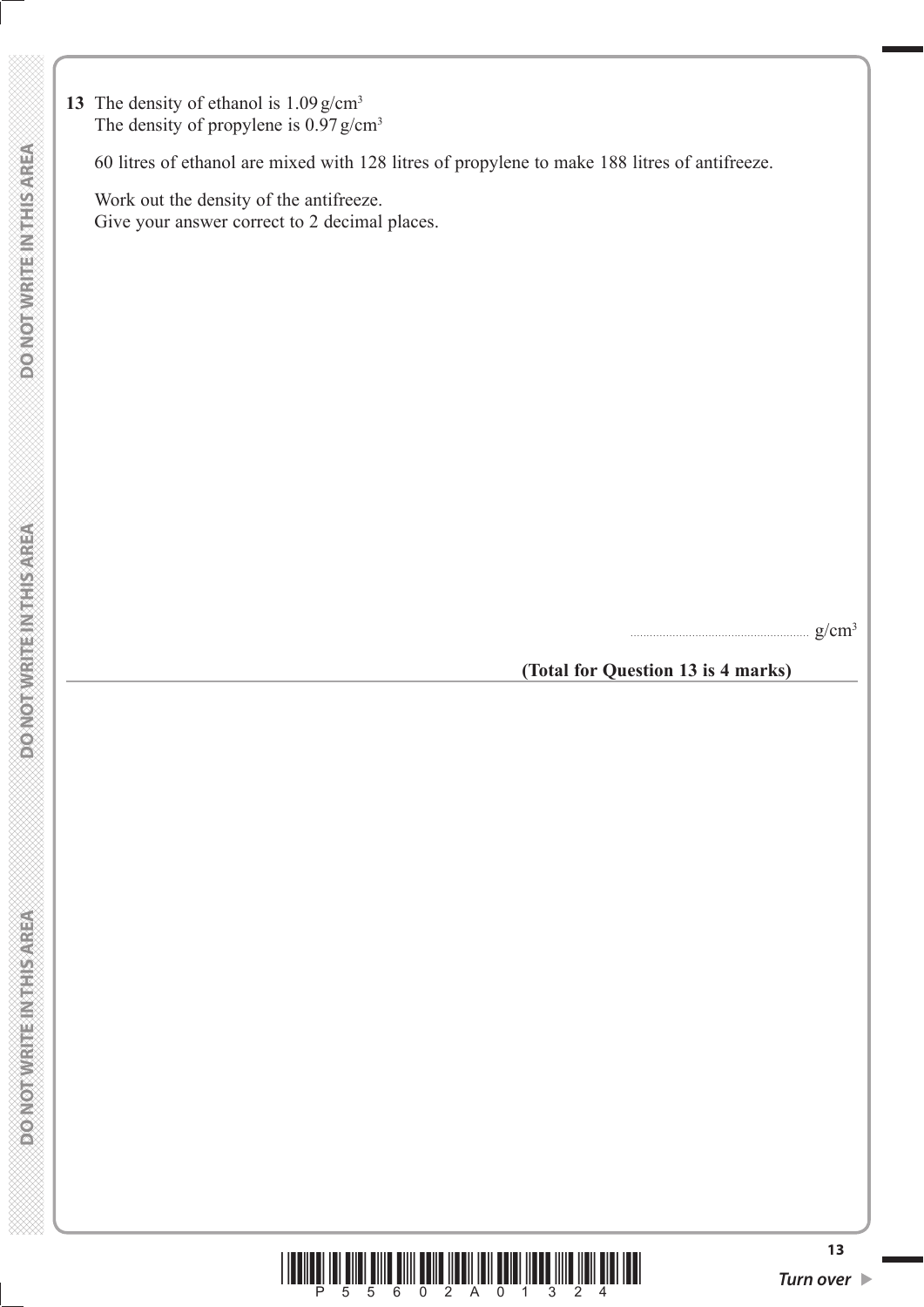**14** The diagram shows a rectangle, *ABDE*, and two congruent triangles, *AFE* and *BCD*.



area of rectangle *ABDE* = area of triangle *AFE* + area of triangle *BCD* 

 $AB : AE = 1 : 3$ 

Work out the length of *AE*.

....................................................... cm

### **(Total for Question 14 is 4 marks)**



DO NOT WRITE IN THIS AREA

**DOMORWRITER REFERENCE** 

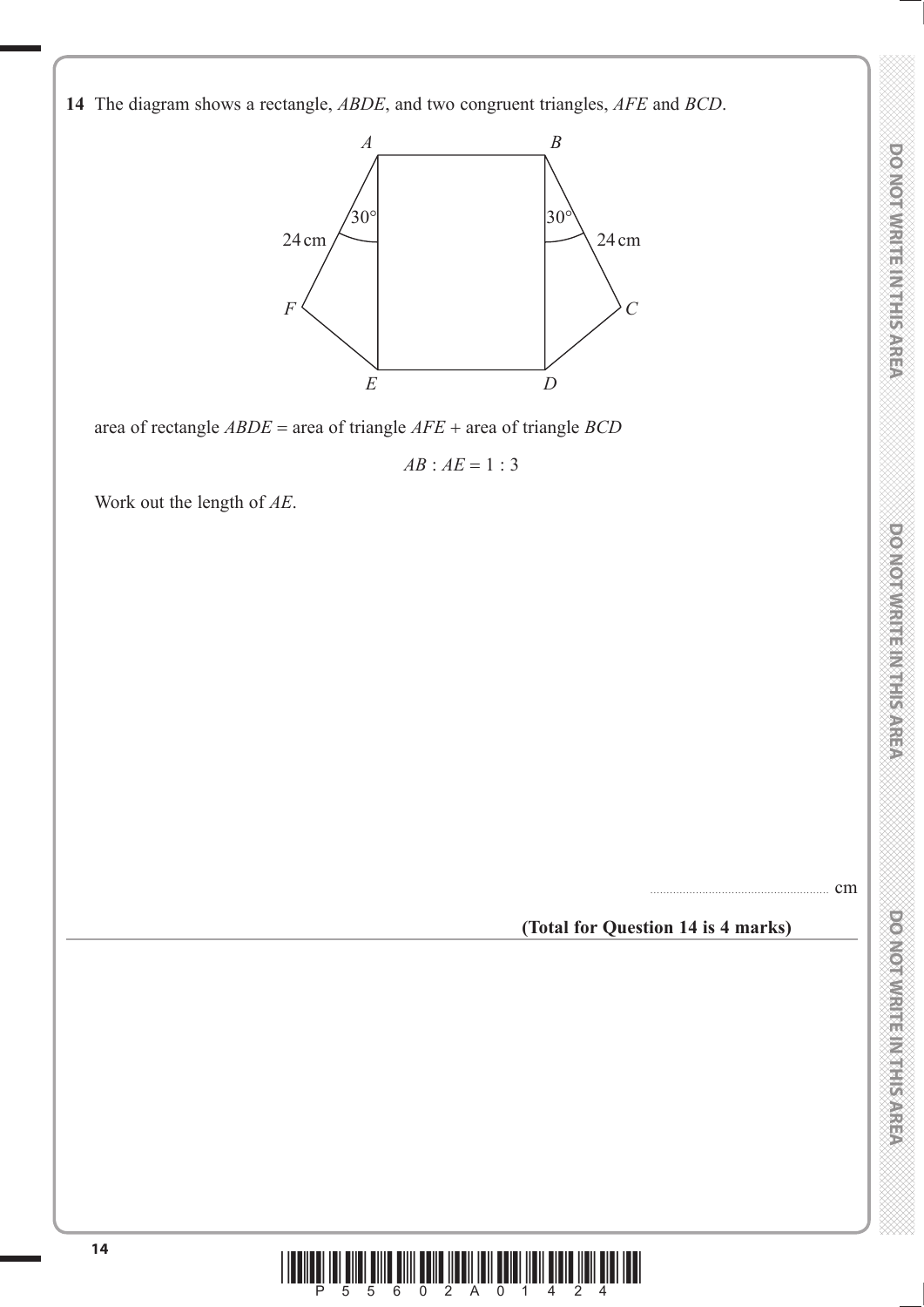**15** The graph of the curve C with equation  $y = f(x)$  is transformed to give the graph of the curve S with equation  $y = f(-x) - 3$ 

The point on C with coordinates (7, 2) is mapped to the point *Q* on S.

Find the coordinates of *Q*.

(............................ , ............................)

### **(Total for Question 15 is 2 marks)**

**16** Here are the first six terms of a quadratic sequence.

 $-1$  5 15 29 47 69

Find an expression, in terms of *n*, for the *n*th term of this sequence.

**(Total for Question 16 is 3 marks)**



.......................................................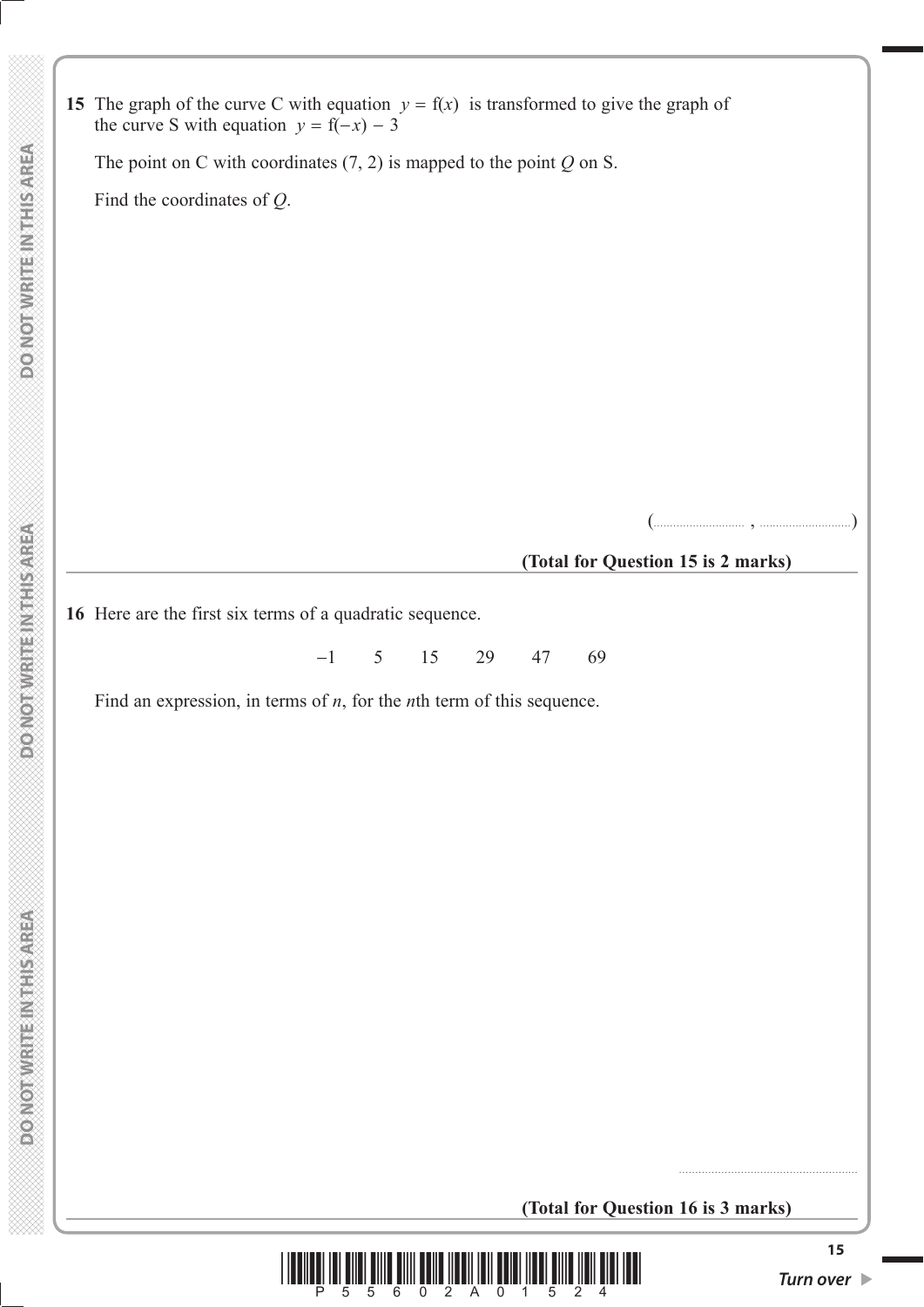

The graphs represent four different types of function f.

Match each description of the function in the table to the letter of its graph.

| <b>Description of function</b>                | Graph |
|-----------------------------------------------|-------|
| $f(x)$ is inversely proportional to x         |       |
| $f(x)$ is a trigonometrical function          |       |
| $f(x)$ is an exponential function             |       |
| $f(x)$ is directly proportional to $\sqrt{x}$ |       |

# **(Total for Question 17 is 2 marks)**

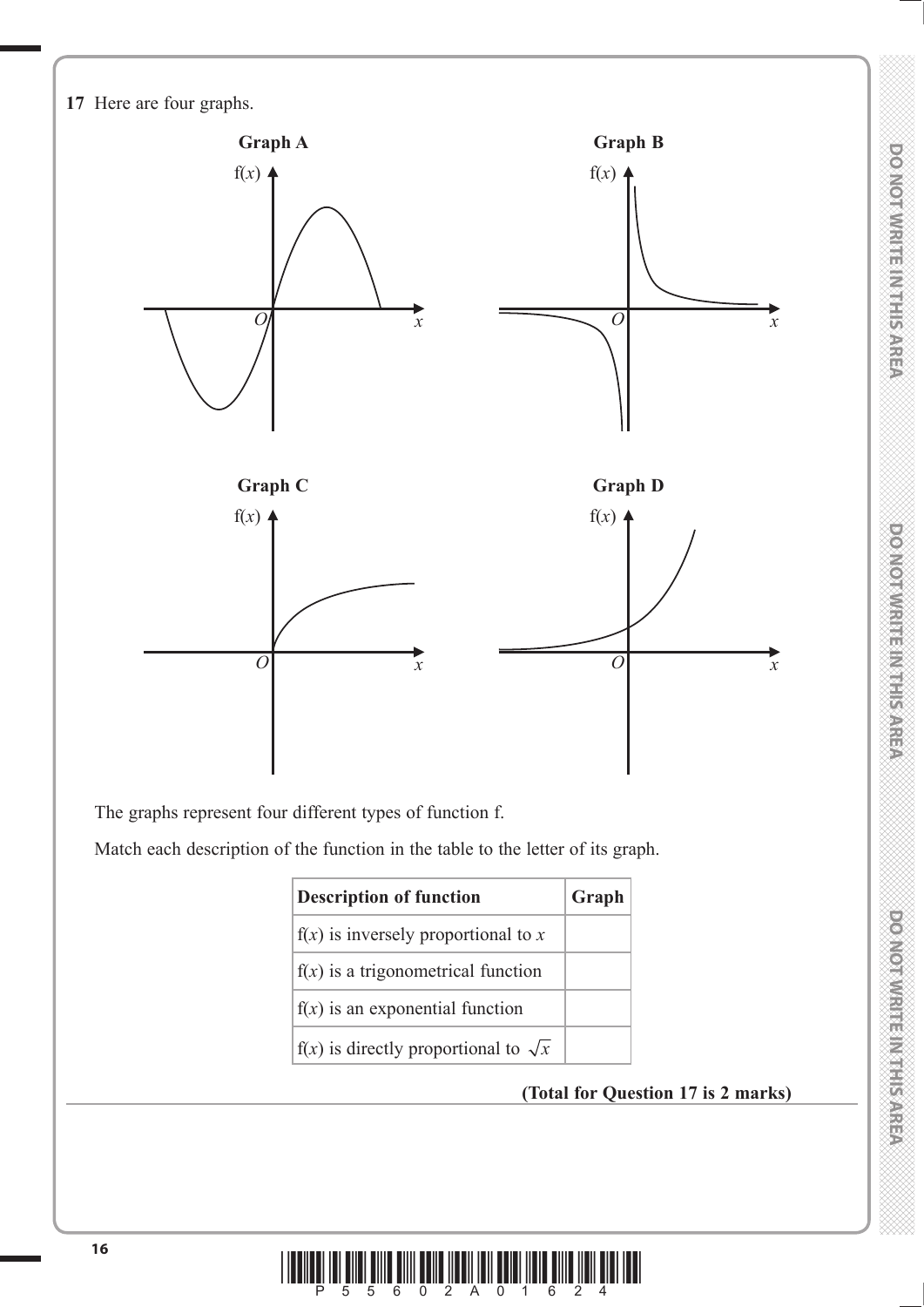**18** (a) Show that  $(2x + 1)(x + 3)(3x + 7)$  can be written in the form  $ax^3 + bx^2 + cx + d$ where *a*, *b*, *c* and *d* are integers.

(b) Solve  $(1-x)^2 < \frac{9}{2}$  $(1-x)^2 <$ 

25

**(Total for Question 18 is 6 marks)**



....................................................... **(3)**

**(3)**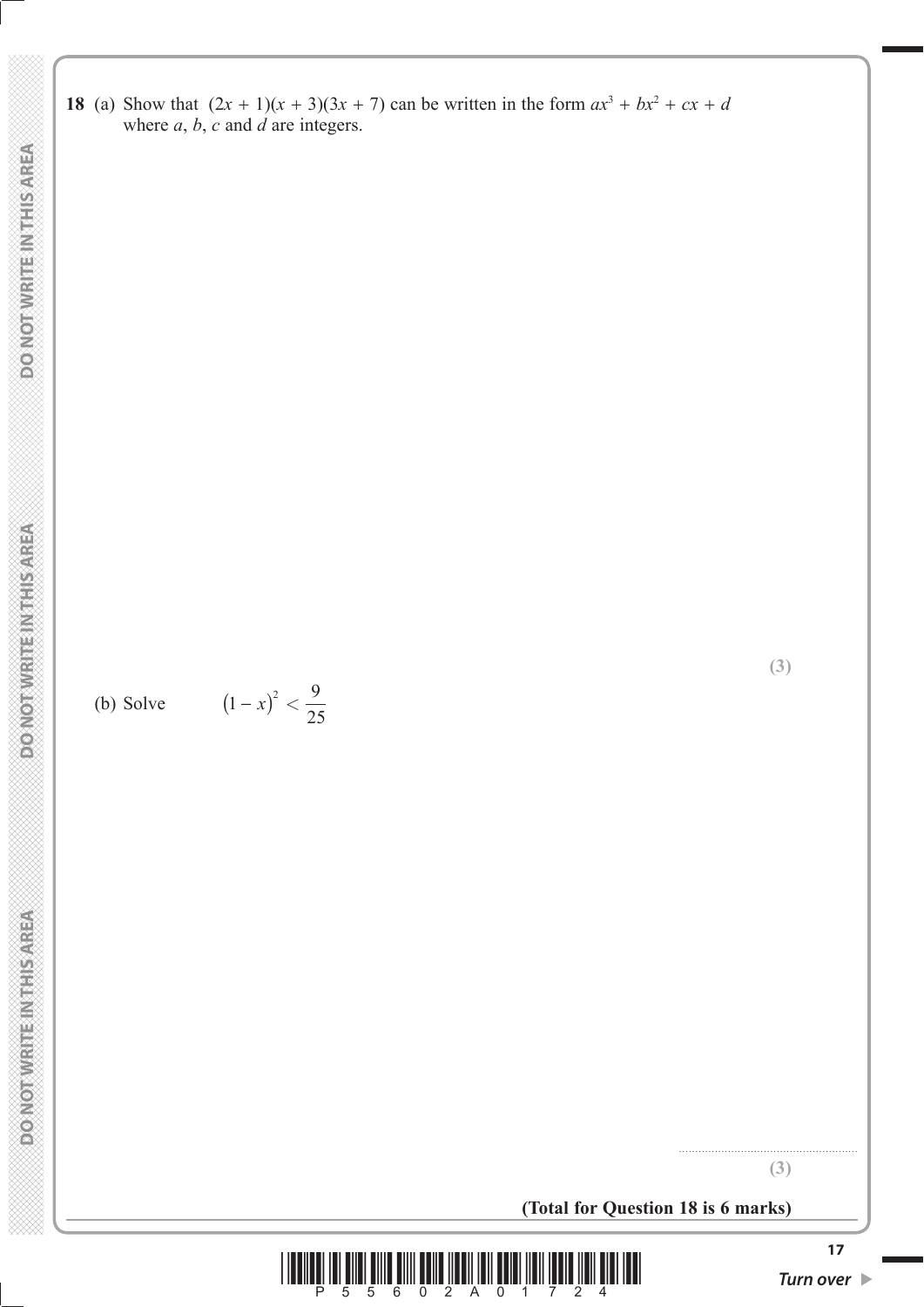**19**  $D = \frac{u^2}{2a}$ 

- $u = 26.2$  correct to 3 significant figures
- $a = 4.3$  correct to 2 significant figures
- (a) Calculate the upper bound for the value of *D*. Give your answer correct to 6 significant figures. You must show all your working.

The lower bound for the value of *D* is 78.6003 correct to 6 significant figures.

 (b) By considering bounds, write down the value of *D* to a suitable degree of accuracy. You must give a reason for your answer.

...................................................................................................................................................................................................................................................

...................................................................................................................................................................................................................................................

**(2)**

....................................................................

**(3)**

**(Total for Question 19 is 5 marks)**

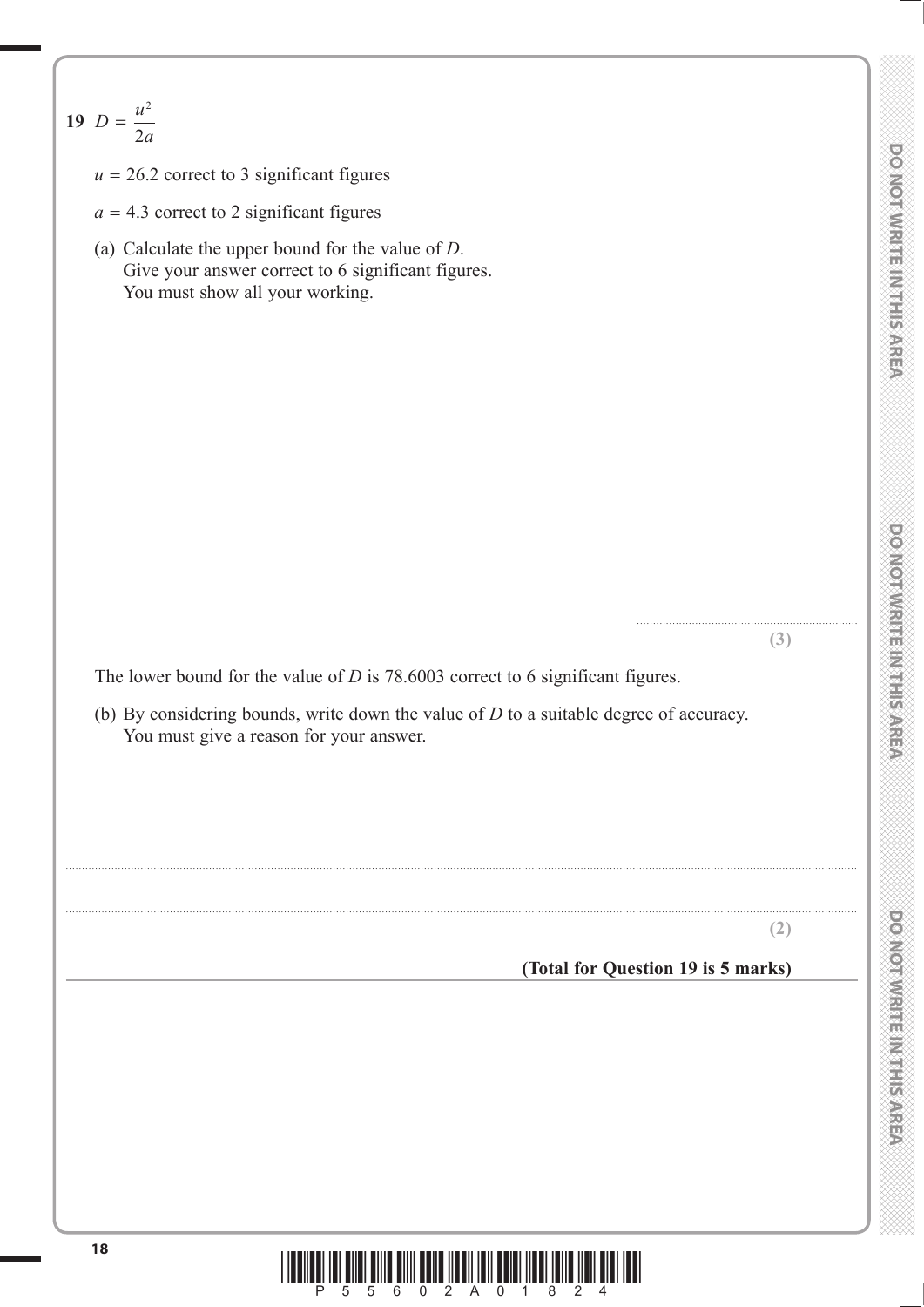**20** Solve algebraically the simultaneous equations

$$
x^2 - 4y^2 = 9
$$
  
3x + 4y = 7

**(Total for Question 20 is 5 marks)**

.....................................................................................................................................................

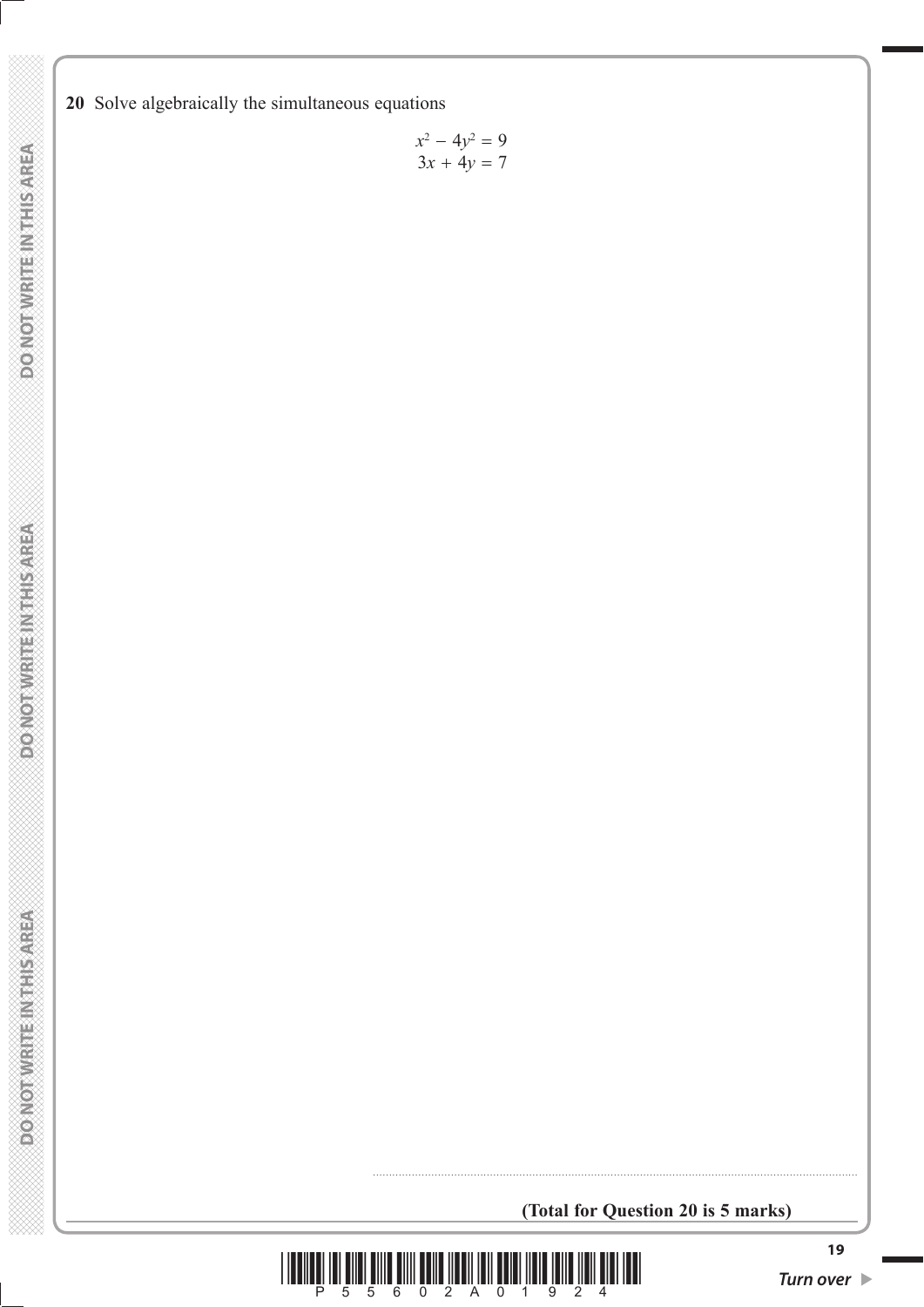**21** The histogram gives information about the distribution of the weights of some onions grown by a farmer.



 Onions less than 60 grams in weight are used for pickling. Onions greater than 120 grams in weight are sold at the market. The rest of the onions are sent to a food processing factory.



**DONOINMENTENTIERS** 

DO NOT WIRTE IN THIS AREA

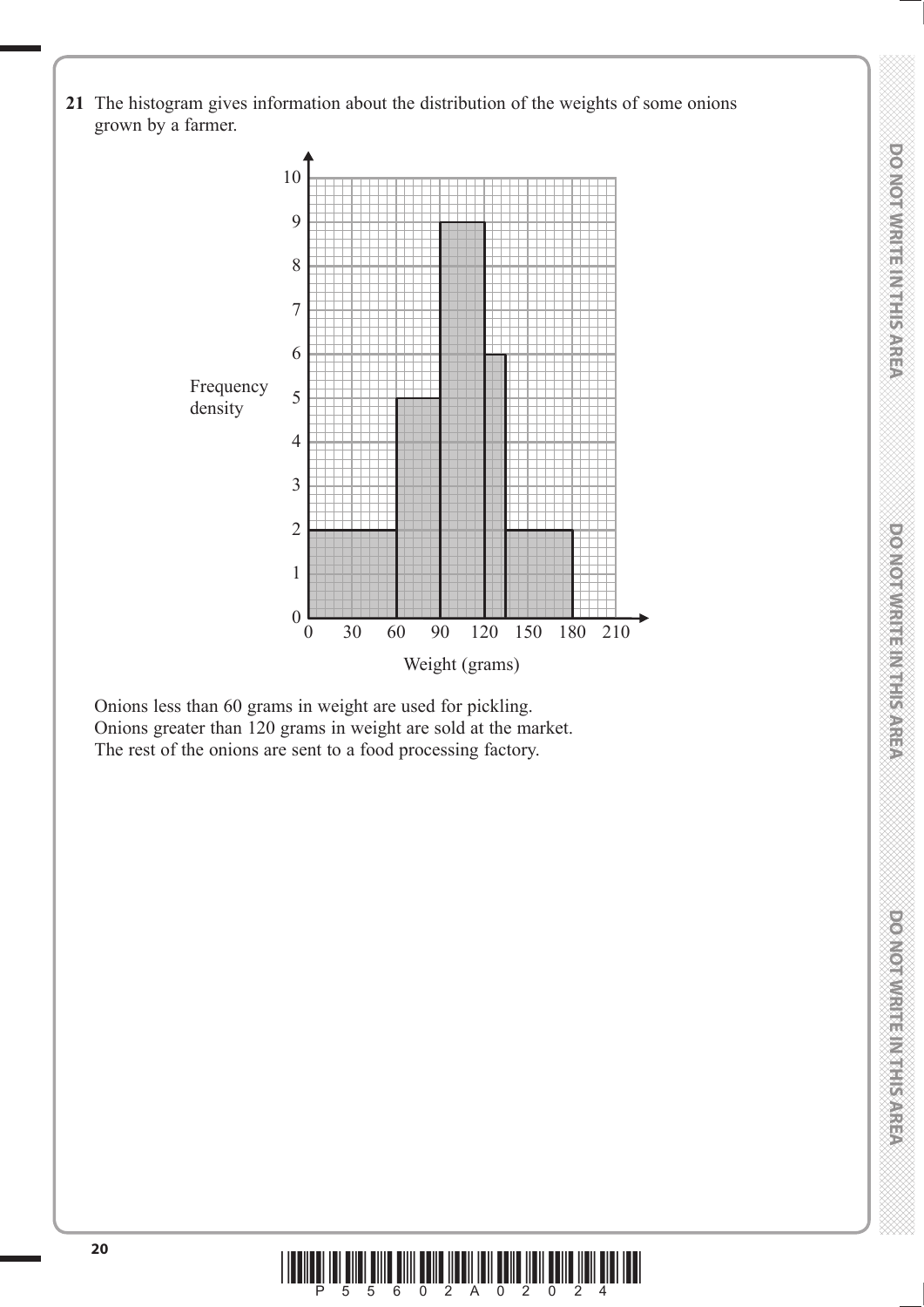A pie chart is drawn using the information opposite to show what the farmer does with the onions he grows.



The angle of the sector for the onions sent to the food processing factory is *x*°.

Work out the value of *x*.

**(Total for Question 21 is 4 marks)**

*x* .......................................................



**DO NOT WRITE IN THIS AREA** 

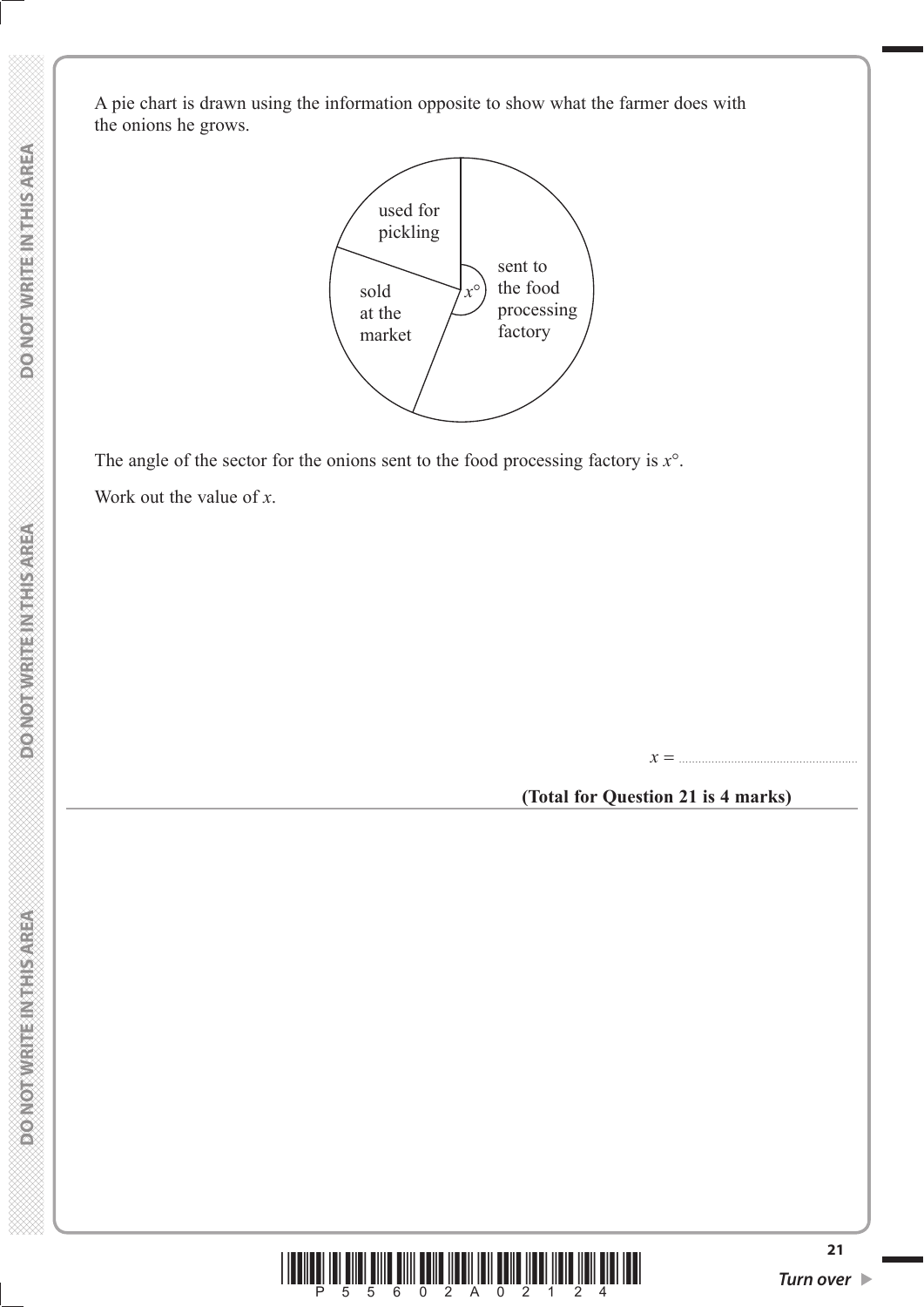



*AB* is the tangent to the circle at the point *A*. Angle  $OBA = 30^{\circ}$ 

Point *B* has coordinates (16, 0) Point *P* has coordinates (3*p*, *p*)

 Find the value of *p*. Give your answer correct to 1 decimal place. You must show all your working.

**(Total for Question 22 is 4 marks)**

*p* .......................................................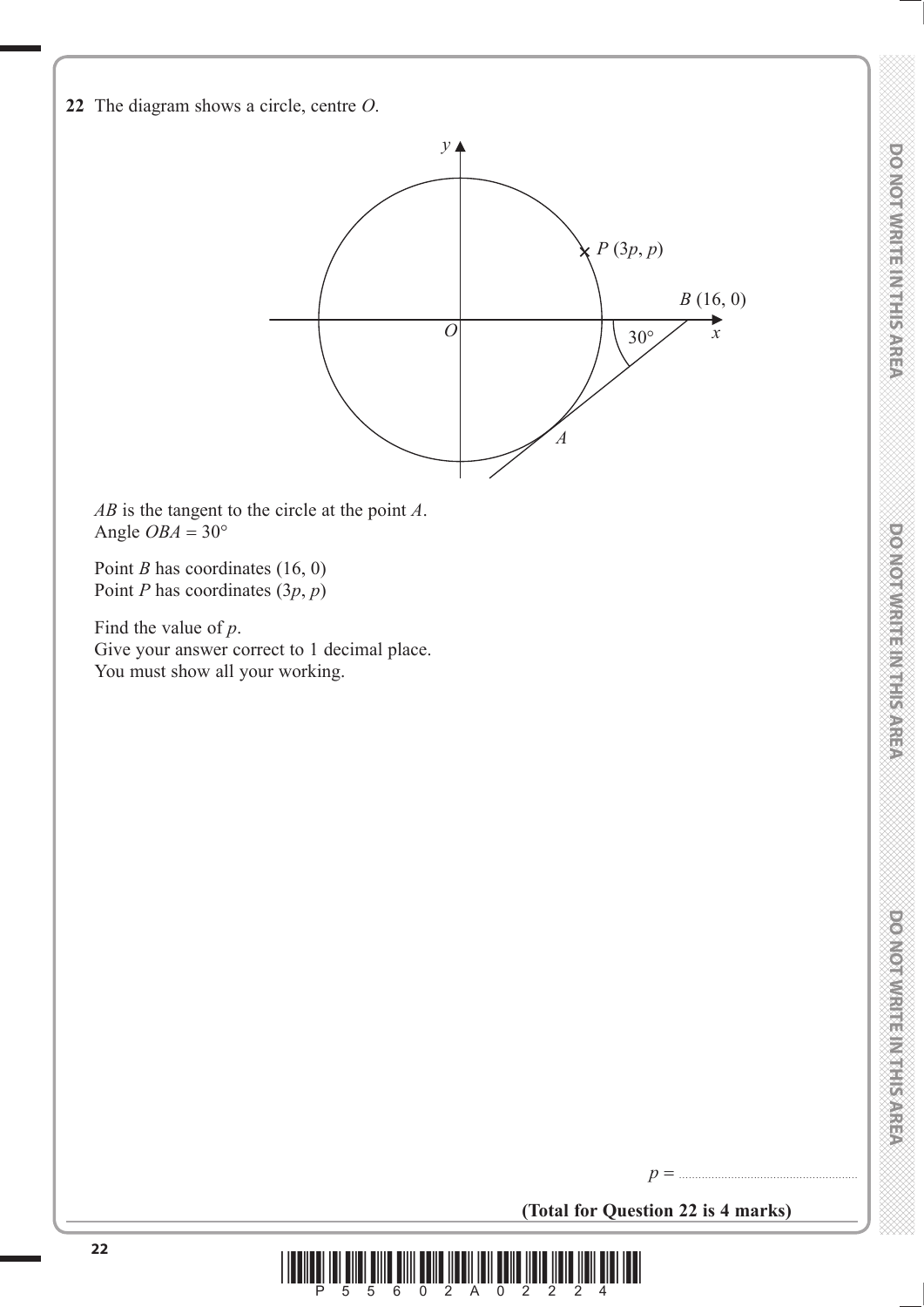**23** The diagram shows the positions of three towns, Acton (*A*), Barston (*B*) and Chorlton (*C*).



 Barston is 8 km from Acton on a bearing of 037° Chorlton is 9 km from Barston on a bearing of 150°

 Find the bearing of Chorlton from Acton. Give your answer correct to 1 decimal place. You must show all your working.

**(Total for Question 23 is 5 marks)**

**TOTAL FOR PAPER IS 80 MARKS**



.......................................................°